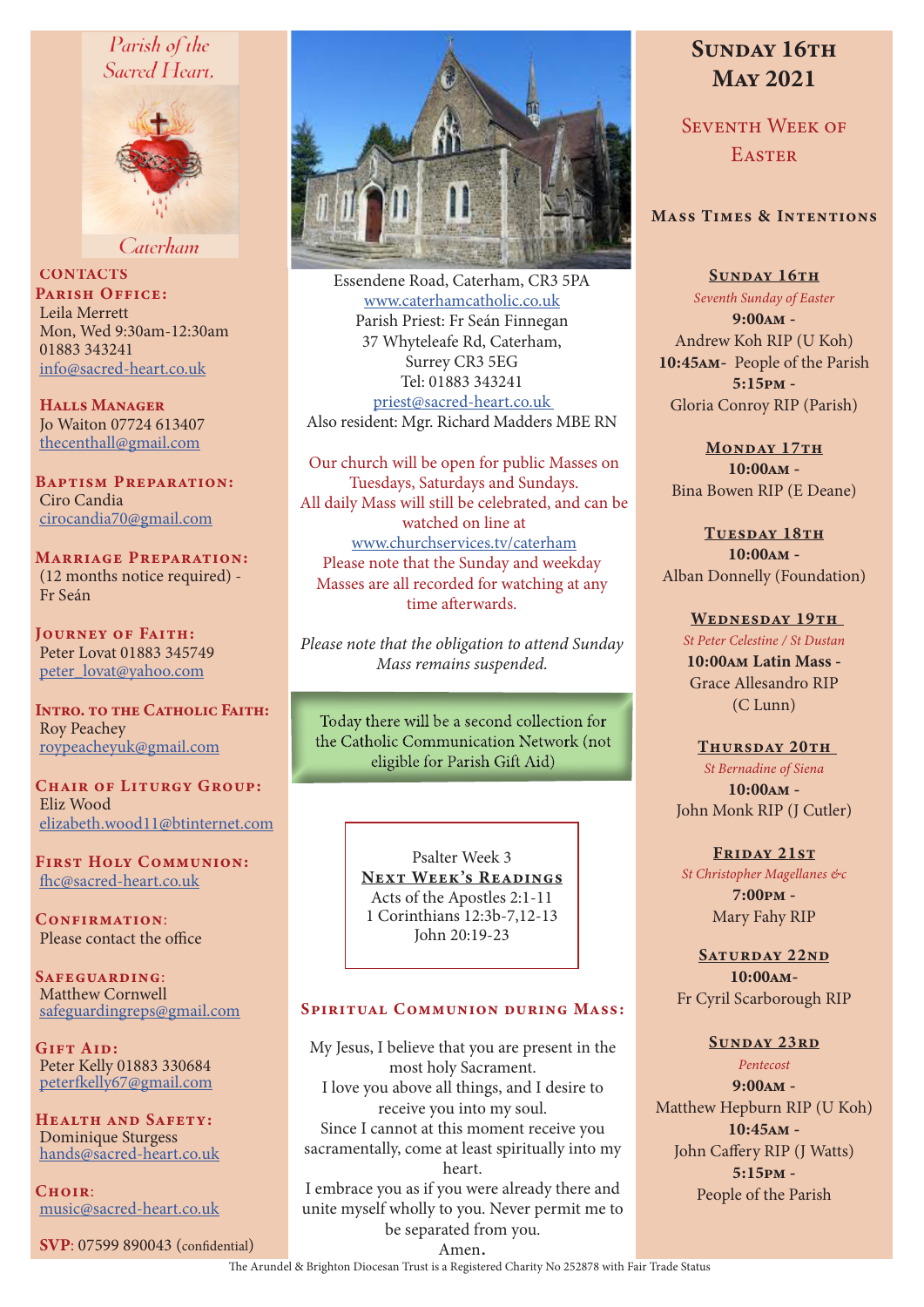Your Prayers are requested for the following people who are ill or housebound: Jimmy Mullen; Eileen, Mel & Rose Lattimore; Bryan Smith; John Gilford; Tabitha Harrison; Joe Kelly; Charmaine Wise; Richard Sowa; Val Williams; Emma Newton; Charley Lunn; Ursula Koh; Fr John Hartley; Maribel Chambers; Patricia Howlett; Reef Albert; Peggy Wheeldon; John Monk; Liz Leake; Sandra; Pascal Périssat; Holly Osman; Edmond Kelly; Julian Gavin; Emma Cook; Susie; Shirley Clarke; Colin Fields; Mary Power, John Lowrie, Pat Boyle, Breda Sharpe, Malcolm Harmes & Mary Froom.

#### Bidding Prayer

 We pray for ourselves, that we may, through God's grace, use modern media judiciously, so that our horizons may be expanded and we may grow in empathy with others, especially those who are most vulnerable. Lord in your mercy.

## Communications Day Collection

The theme for this day is 'encountering people where they are'. The Bishops Conference works to forge positive relationships with media outlets to communicate news relating to every aspect of the life of the Catholic Church. The collection will help to support this work.

## Care for our common home

Laudato Si WEEK

In 2015 Pope Francis published an encyclical Laudat Si which encouraged all to take care of world of the environment. This was a great inspiration to believers and non-believers. This week the Bishops have asked us to respond in prayer and action to the urgent climate change issues we are all facing.

A Novena has been prepared as a preparation for Pentecost 16th May. To take part either say the prayer below every day for the next week or follow the link to the Novena on the Bishops Conference website https://www.cbcew.org.uk/home/thechurch/the-pope/pope-francis/encyclical-laudato-si/

#### PRAYER FOR EARTH AND FOR HUMANITY

*Loving God,* 

*Creator of Heaven, Earth, and all therein contained.* 

*Open our minds and touch our hearts, so that we can be part of Creation, your gift.* 

*Be present to those in need in these difficult times, especially the poorest and most vulnerable.* 

*Help us to show creative solidarity as we confront the consequences of the global pandemic.* 

*Make us courageous in embracing the changes required to seek the common good. Now more than ever, may we all feel interconnected and interdependent.* 

*Enable us to succeed in listening and responding to the cry of the Earth and the cry of the poor. May their current sufferings become the birth-pangs of a more fraternal and sustainable world.* 

*We pray through Christ our Lord, under the loving gaze of Mary, Help of Christians.* 

*Amen*

## What can we do?

Here are some ideas to reduce our carbon footprint:

- To walk or take public transport for local journeys rather than drive.
- To choose fruit & vegetables grown in this country to reduce our food miles or the distance our food has to be transported.
- To buy fruit & vegetables loose as much as possible to reduce our use of plastic, making use of paper or cotton bags where available.

To reduce our meat intake.

*The land footprint used to produce the UK food supply is made up by 62.7% grasslands for animal agriculture, 21.8% for cropland grown for animal feed and 15.5% for crops grown for direct human consumption.*

#### MADABA PARISH FOODBANK

At last numbers of newly infected covid sufferers in Jordan are dropping fast.

Fr Firas has opened the church and Mass is said every day. Now that parishioners are able to move more freely the work on the base for the foodbank has progressed at great speed.

Fr Firas is confident all is ready and the local bishop is visiting to officially open the foodbank on Sunday. We are promised photographs for next week's newsletter.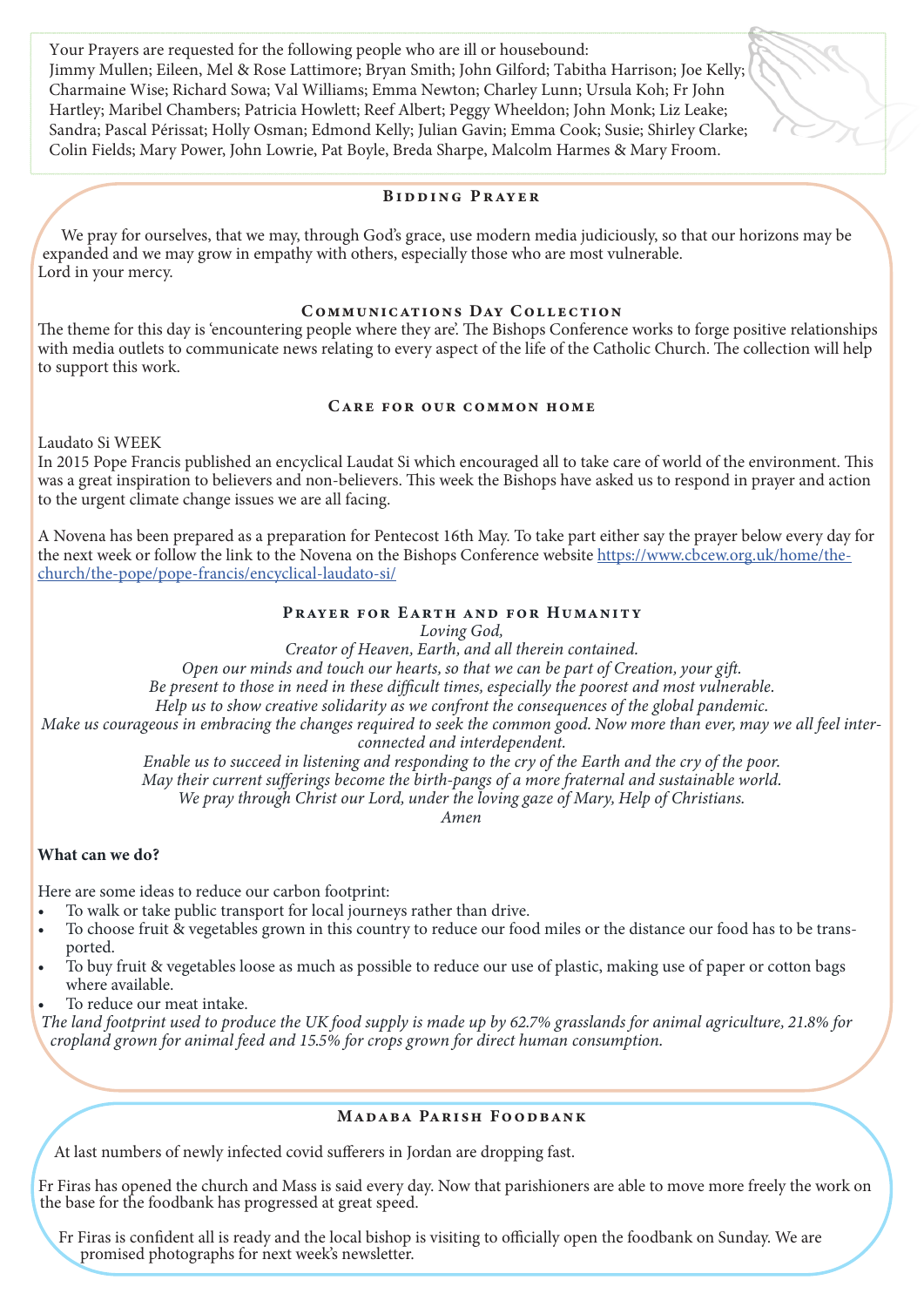# THE SOCIETY OF ST VINCENT DE PAUL (SVP) - A REPORT ON THE LAST 12 MONTHS

SVP members of the Sacred Heart Conference have continued to offer a range of support for those in need during the last year, in spite of the challenges presented by the pandemic. We would like to thank parishioners for the many ways in which you have made this possible. Your support for our face-covering project and sponsored walk, as well as Quiz Nights, coffee mornings, raffles and Christmas Fairs in previous years have enabled us to continue our SVP work in the parish and beyond in the local area. We have provided bedding for a family in need, offered food vouchers to struggling families, paid an outstanding energy bill for a family in debt and a school uniform when a mother was unable to afford it. With the help of our contacts in local schools, we have also been able to supply five tablets to families with children who were unable to fully access home-learning over many months. SVP funds have also allowed us to provide a fridge-freezer for a disabled lady who was in desperate need, and to help with transport to school for two local children who would otherwise have had to stay at home. Most recently we have made a contribution to allow a pupil at a Caterham school to participate in a Yr6 school trip which is beyond the financial resources of the family. Aware that some areas of the country are in greater need, we were delighted to be able to support the work of an SVP conference in Southport to enable them to give Christmas food boxes to families in need.

The skilled and prolific members of our knitting club have been very busy in the last year and have made large donations of children's knitwear to Mother Teresa's Sisters of Charity, who run a home for mothers and babies in London. Wool to help with this project is always welcome! As life begins to open up in the coming weeks and months we hope to be able to meet again in friendship at Film Club, IT Club and Knitting Club. We also look forward to visiting the housebound again, after many months during which only regular phone calls were possible. We have been very grateful to those of you who kindly supported our 'shop and drop' service during the pandemic. This made a big difference to a number of our more vulnerable parishioners.

Our SVP conference is surprisingly small in number, with about a dozen active members, but we have a list of several others who are always willing to give a helping hand when we need it. Please do consider joining us. You will be most welcome. We have done our best to respond to need in the last year, but sadly like all charities, our opportunities to seek your support through fundraising endeavours have been a little limited. Since our coffers are now rather diminished, we very much hope that we can continue to rely on your support in the next year. Donations to support the work of the SVP are always welcome.

# Introduction to the Catholic Faith

Are you new to the Catholic Church or would you like to learn more about your faith? If so, you would be very welcome to join our 'Introduction to the Catholic Faith' group which meets each Wednesday evening from 8-9pm via Zoom. Everyone is welcome.

To find out more, see sycamore.fm. To find out more about the group or to get the Zoom link, please email Roy Peachey - roypeacheyuk@gmail.com

#### JOURNEY OF FAITH

Pentecost! Join us to consider the Holy Spirit and us Topic: Journey of Faith<br>Time: May 19th, 2021 8:00 - 9.00 PM London Join Zoom Meeting http:// Meeting ID: 698 625 3866

Join Zoom Meeting https://us02web.zoom.us/j/6986253866

## GIFT AID ANNUAL STATEMENTS

Annual statements of your Gift Aid donations for the tax year 2020/21 will be e-mailed to all donors in the first week of May. If you have not received yours, then it is because we do not have your e-mail address or you have not given your consent for e-mail statements. If you have not received yours and would like it by e-mail, please contact the Parish Gift Aid Organiser at peterfkelly67@gmail.com . All remaining statements will be sent out by Royal Mail at the end of May. Please note that these statements do not include any donations made via the parish MyDona website, nor via our contactless machines. Statements for these donations are emailed to you at the time of donation and need to be retained. Thank you to all Gift Aid donors for your generous support over this last, difficult, year which has yielded more than

£12,000 extra to the Parish on top of the donations made.

# WEEKLY OFFERING

If you would like to make your weekly offering (though of course there is no obligation or expectation to do so), you are welcome to save it up until you are able to come to Mass, or you may put your envelope through the Parish Office door. Alternatively, you can donate online. This donation page works across browsers, on mobile, desktop and tablet devices. https://portal.mydona.com/assets/webPay/index.php?cid=27